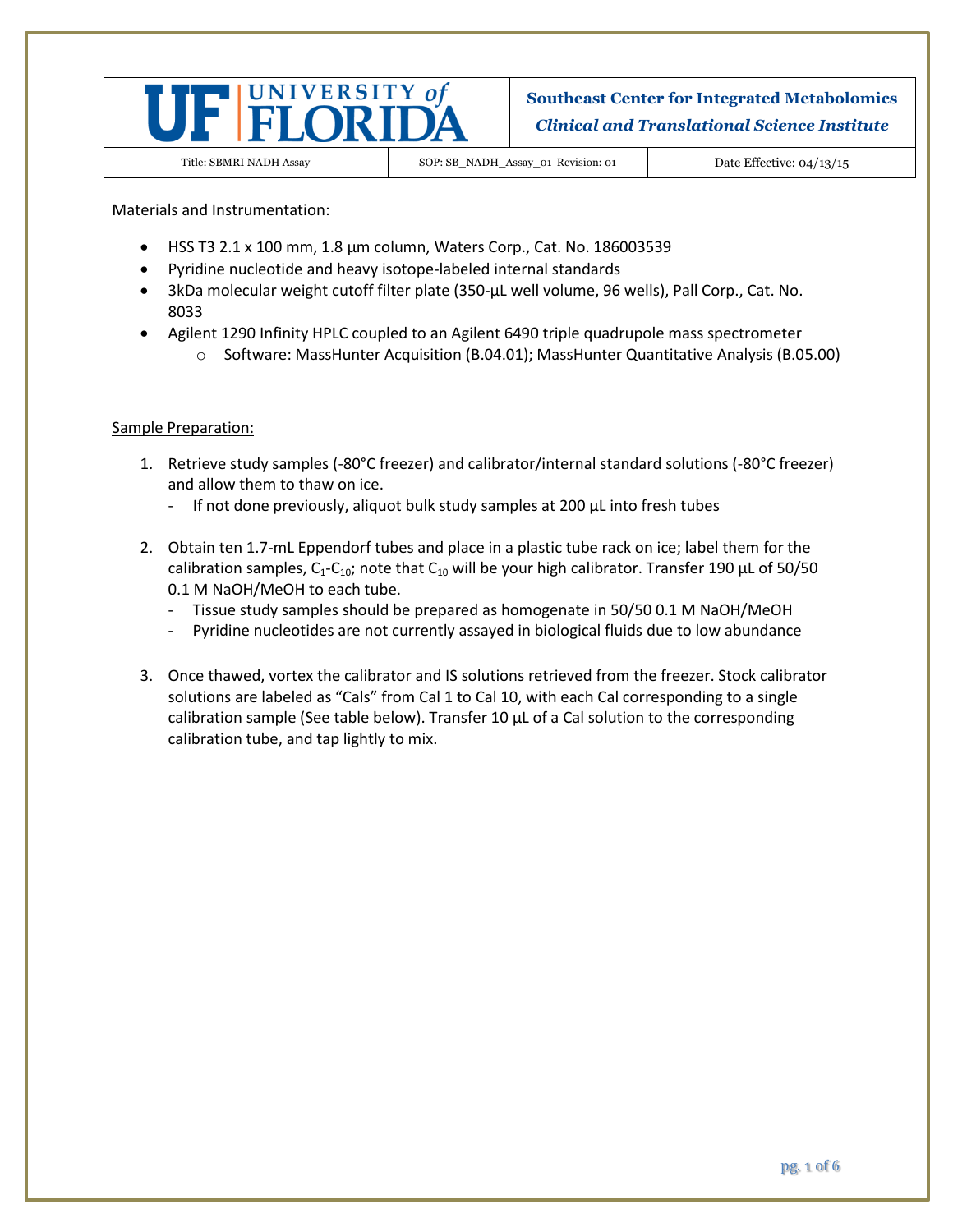

Title: SBMRI NADH Assay SOP: SB\_NADH\_Assay\_01 Revision: 01 Date Effective: 04/13/15

The stock calibrator "Cals" are concentrated combinations of NADH and NADPH in 0.1 M NaOH. Once diluted as prescribed below, NADH and NADPH are present at the following concentrations:

| Cal | Volume<br><b>Spiked into</b><br><b>Cal Tubes</b><br>(UL) | <b>Calibrator</b> | Conc'n of NADH and<br><b>NADPH Present</b><br>(uM) |
|-----|----------------------------------------------------------|-------------------|----------------------------------------------------|
| 10  | 10                                                       | $C_{10}$          | 100                                                |
| 9   | 10                                                       | $C_9$             | 50                                                 |
| 8   | 10                                                       | $C_8$             | 25                                                 |
| 7   | 10                                                       | $C_7$             | 12.5                                               |
| 6   | 10                                                       | $C_6$             | 5                                                  |
| 5   | 10                                                       | C <sub>5</sub>    | 2.5                                                |
| 4   | 10                                                       | $C_4$             | 1.25                                               |
| 3   | 10                                                       | $C_3$             | 0.5                                                |
| 2   | 10                                                       | C <sub>2</sub>    | 0.25                                               |
| 1   | 10                                                       | $\mathsf{C}_1$    | 0.125                                              |

4. All tubes (both calibrator and study sample) should now contain 200 μL. Vortex the thawed internal standard solution (labeled NADH IS) and transfer 10 μL to all tubes.

The stock Internal Standard solution is a concentrated solution of "heavy" NADH in 0.1 M NaOH. Once diluted as prescribed below, the NADH IS is present at the following concentration:

| <b>Solution</b> | Volume Spiked<br>into All Tubes<br>(uL) | Conc'n of<br><b>NADH IS</b><br>present (uM) |
|-----------------|-----------------------------------------|---------------------------------------------|
| NADH IS         | 10                                      | 2.5                                         |

5. Close the tubes, vortex, and centrifuge at 18,000 x g/5 min/10°C.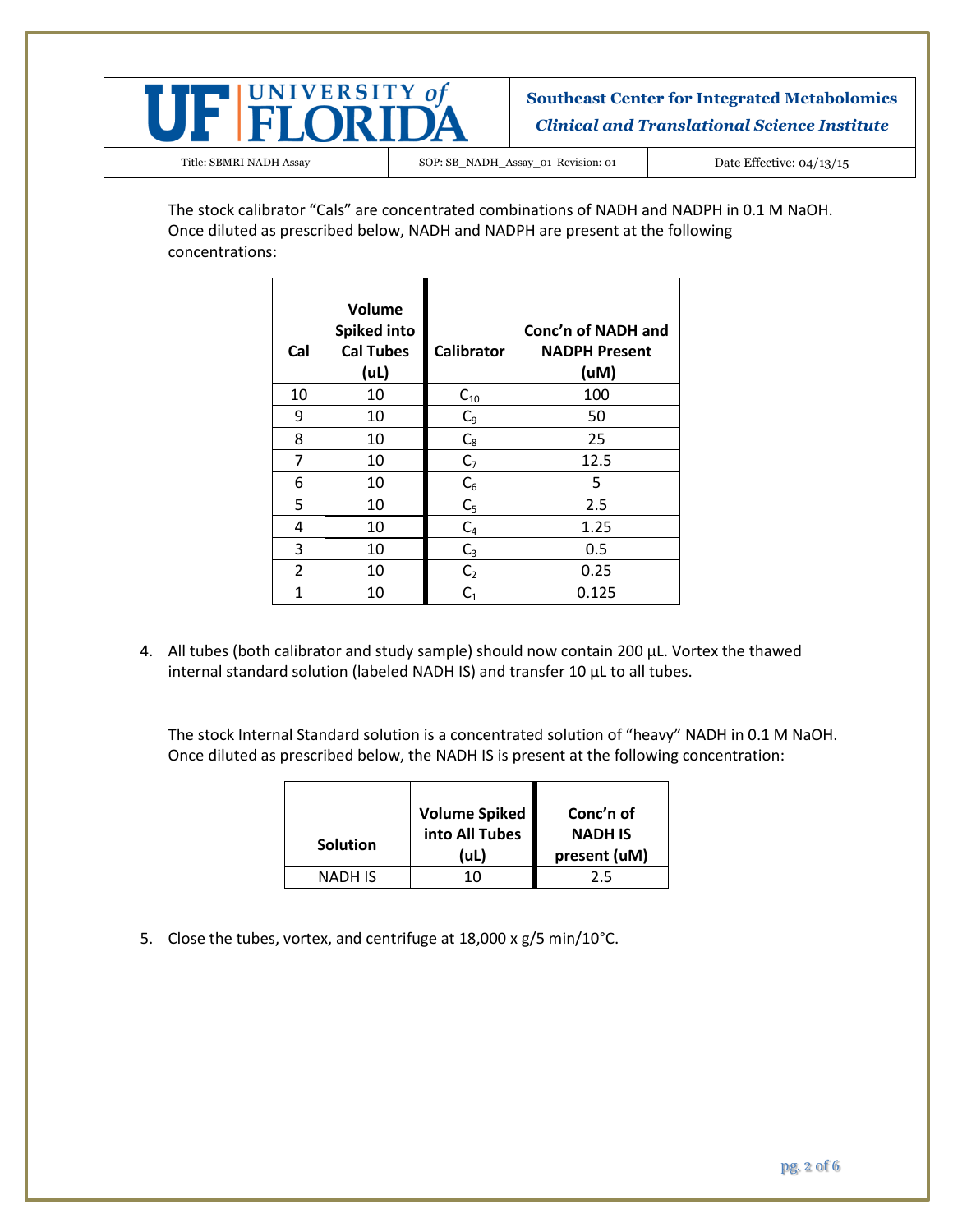

Title: SBMRI NADH Assay SOP: SB\_NADH\_Assay\_01 Revision: 01 Date Effective: 04/13/15

6. After centrifugation, transfer the total volume of supernatant liquid (~200  $\mu$ L) to a 3kDa molecular weight cutoff filter plate according to the following scheme:

|              |                | $\mathbf{2}$   | 3     | 4              | 5              | $6\phantom{1}6$ | 7              | 8                | 9              | 10       | 11 | 12 |
|--------------|----------------|----------------|-------|----------------|----------------|-----------------|----------------|------------------|----------------|----------|----|----|
| $\mathbf{A}$ | C <sub>1</sub> | C <sub>2</sub> | $C_3$ | C <sub>4</sub> | C <sub>5</sub> | $C_6$           | C <sub>7</sub> | $C_8$            | C <sub>9</sub> | $C_{10}$ |    |    |
| B            | 1              | 2              | 3     | $\overline{4}$ | 5              | $6\phantom{1}6$ | $\overline{7}$ | $\boldsymbol{8}$ | 9              | 10       | 11 | 12 |
| $\mathbf c$  | 13             | 14             | 15    | 16             | 17             | 18              | 19             | 20               | 21             | 22       | 23 | 24 |
| D            | 25             | 26             | 27    | 28             | 29             | 30              | 31             | 32               | 33             | 34       | 35 | 36 |
| E            | 37             | 38             | 39    | 40             | 41             | 42              | 43             | 44               | 45             | 46       | 47 | 48 |
| F            | 49             | 50             | 51    | 52             | 53             | 54              | 55             | 56               | 57             | 58       | 59 | 60 |
| G            | 61             | 62             | 63    | 64             | 65             | 66              | 67             | 68               | 69             | 70       | 71 | 72 |
| H            | 73             | 74             | 75    | 76             | 77             | 78              | 79             | 80               | 81             | 82       | 83 | 84 |

\*Note: Calibrators should progress from  $C_1$  (low cal) to  $C_{10}$  (high cal)

7. Fix the molecular weight cutoff filter plate over a 96-well plate (Corning 1-mL) and filter the extract at 1500 x g at 10°C for at least 30 minutes, or until the volume of filtrate is suitable for LC/MS/MS analysis.

### Calibrator Preparation:

Below is a list of pyridine nucleotide standards used for the construction of the calibration curve, as well as the initial stock concentrations prepared:

| <b>Metabolite</b> | Carrier | Cat. No. | <b>Stock Conc'n (mM)</b> | <b>Diluent</b> |
|-------------------|---------|----------|--------------------------|----------------|
| <b>NADH</b>       | Sigma   | N8129    | 12.5                     | 0.1 M NaOH     |
| <b>NADPH</b>      | Sigma   | N7505    | 12.5                     | $0.1$ M NaOH   |

Individual stock solutions are then combined to prepare the highest calibrator standard stock solution. The millimolar concentration of each amino acid in the combined mixture is given below:

| <b>Organic Acid</b> | (mM) | Initial Individual Stock Conc'n   Final Combined Stock Conc'n*<br>(mM) |
|---------------------|------|------------------------------------------------------------------------|
| <b>NADH</b>         | 12.5 |                                                                        |
| <b>NADPH</b>        | 17 5 |                                                                        |

\*Combined stock prepared in 0.1 M NaOH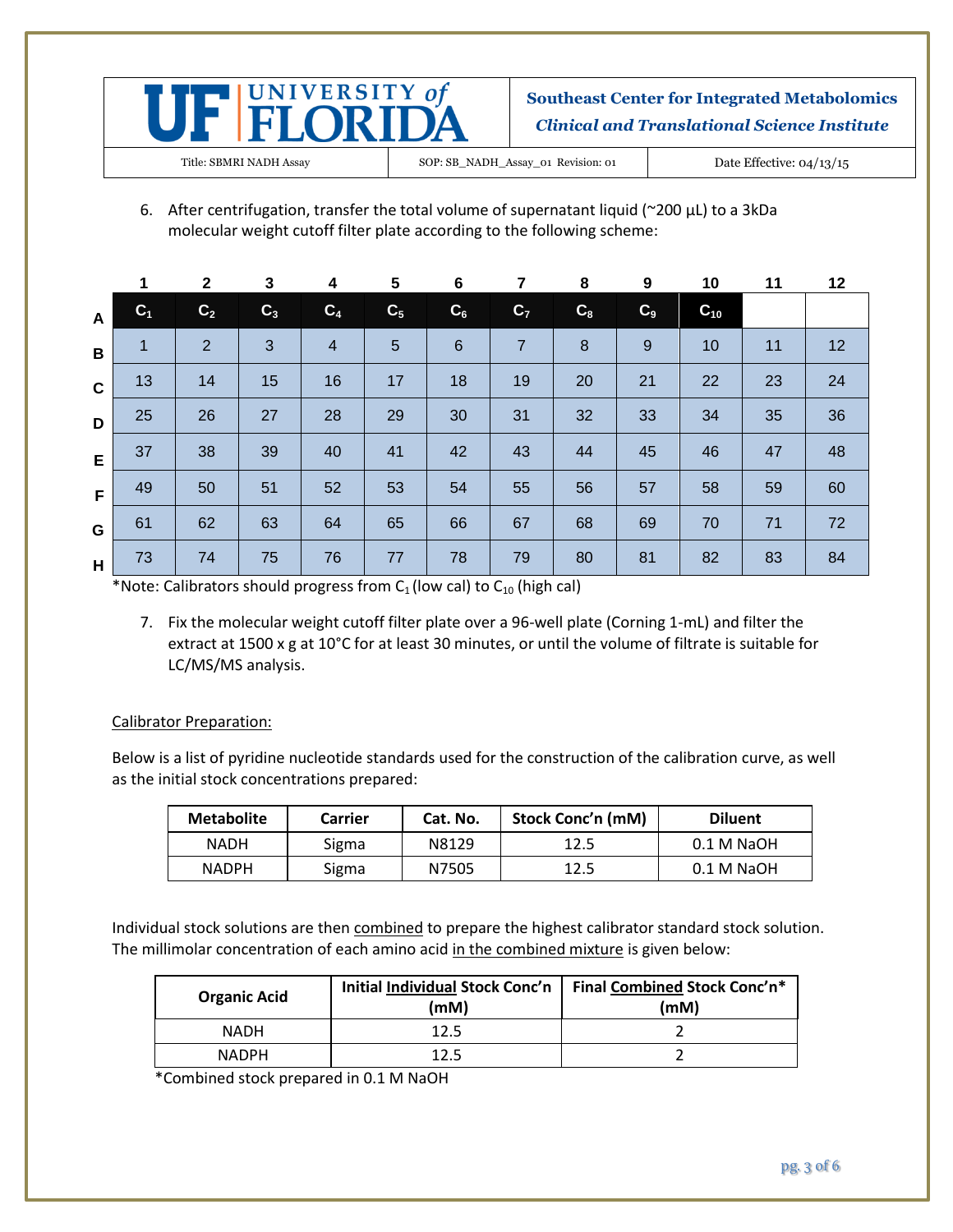

Title: SBMRI NADH Assay SOP: SB\_NADH\_Assay\_01 Revision: 01 Date Effective: 04/13/15

This is the stock solution for the highest calibrator,  $C_{10}$ . Serial dilution of  $C_{10}$  yields the stock solutions for all ten calibrator samples,  $C_1$ - $C_1$ <sup>o</sup>. For simplicity, the table below only shows the serial dilution scheme in terms of NADH's concentration:

| <b>Calibrator Stock Sol'n</b> | Conc'n of NADH in Solution*<br>(mM) |
|-------------------------------|-------------------------------------|
| $C_{10}$                      | 2                                   |
| $C_9$                         | 1                                   |
| $C_8$                         | 0.5                                 |
| $C_7$                         | 0.25                                |
| $C_6$                         | 0.1                                 |
| C <sub>5</sub>                | 0.05                                |
| $C_4$                         | 0.025                               |
| $C_3$                         | 0.01                                |
| C <sub>2</sub>                | 0.005                               |
| C <sub>1</sub>                | 0.0025                              |

\*All dilutions made in 0.1 M NaOH

Based on the protocol above, the calibrator curve ultimately generated during prep will have the following range:

| <b>Calibrator</b> | Conc'n of NADH and<br><b>NADPH present</b><br>(uM) |
|-------------------|----------------------------------------------------|
| $C_{10}$ *        | 100                                                |
| $C_9$             | 50                                                 |
| $\mathsf{C}_8$    | 25                                                 |
| C <sub>7</sub>    | 12.5                                               |
| $C_6$             | 5                                                  |
| $C_5$             | 2.5                                                |
| $C_4$             | 1.25                                               |
| $C_3$             | 0.5                                                |
| C <sub>2</sub>    | 0.25                                               |
| $\mathsf{C}_1$    | 0.125                                              |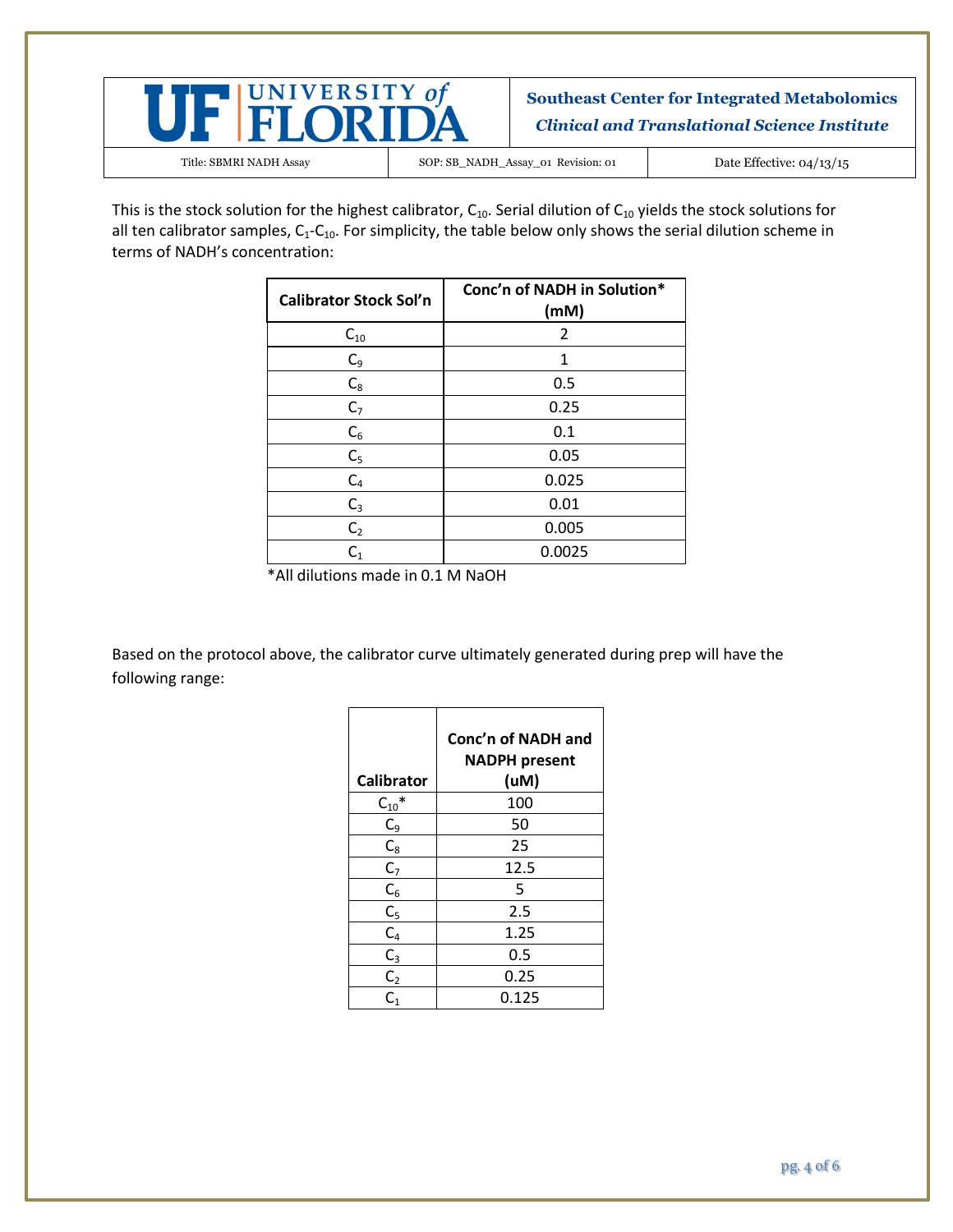

Title: SBMRI NADH Assay SOP: SB\_NADH\_Assay\_01 Revision: 01 Date Effective: 04/13/15

Below is a table of the heavy-isotope-labeled internal standard used for the construction of the calibration curve, as well as the initial stock concentration prepared:

| Metabolite-<br>Int. Std. | Carrier | Cat. No.              | Stock Conc'n (mM) | <b>Diluent</b> |
|--------------------------|---------|-----------------------|-------------------|----------------|
| <b>NADH</b>              |         | Synthesized In-House* | 50                | $0.1$ M NaOH   |

\*The NADH internal standard  $(^{18}O_2$ -labeled) were synthesized in-house by the SBMRI Medicinal Chemistry Core

Our limits of quantitation are set by the high and low points of our calibrator curves.

#### Assay Conditions:

- Autosampler
	- o Temperature: 10°C
	- o Injection Volume: 1 μL
	- o Needle Wash Solution: 80/20 Methanol/Water
- Column
	- o Temperature: 40°C
	- o Maximum Pressure: 900 bar
- Binary Pump
	- o Flow Rate: 0.54 mL/min
	- o Solvent A: 5 mM ammonium acetate, pH 6
	- o Solvent B: Acetonitrile
	- o Gradient Conditions:

| Segment     | Time (min) | % B  | Flow Rate (mL/min) |
|-------------|------------|------|--------------------|
| $0$ (Start) | 0.00       | 0.0  | 0.54               |
|             | 0.76       | 0.0  | 0.54               |
| 2           | 2.10       | 50.0 | 0.54               |
| 3           | 2.20       | 90.0 | 0.80               |
|             | 3.20       | 90.0 | 0.80               |
| 5           | 3.30       | 0.0  | 0.65               |
| 6           | 5.30       | 0.0  | 0.65               |
|             | 5.40       | 0.0  | 0.54               |

- Mass Spectrometer
	- o Gas Temperature: 300˚ C
	- o Gas Flow: 15 L/min.
	- o Nebulizer: 45 psi
	- o Sheath Gas Temperature: 325˚ C